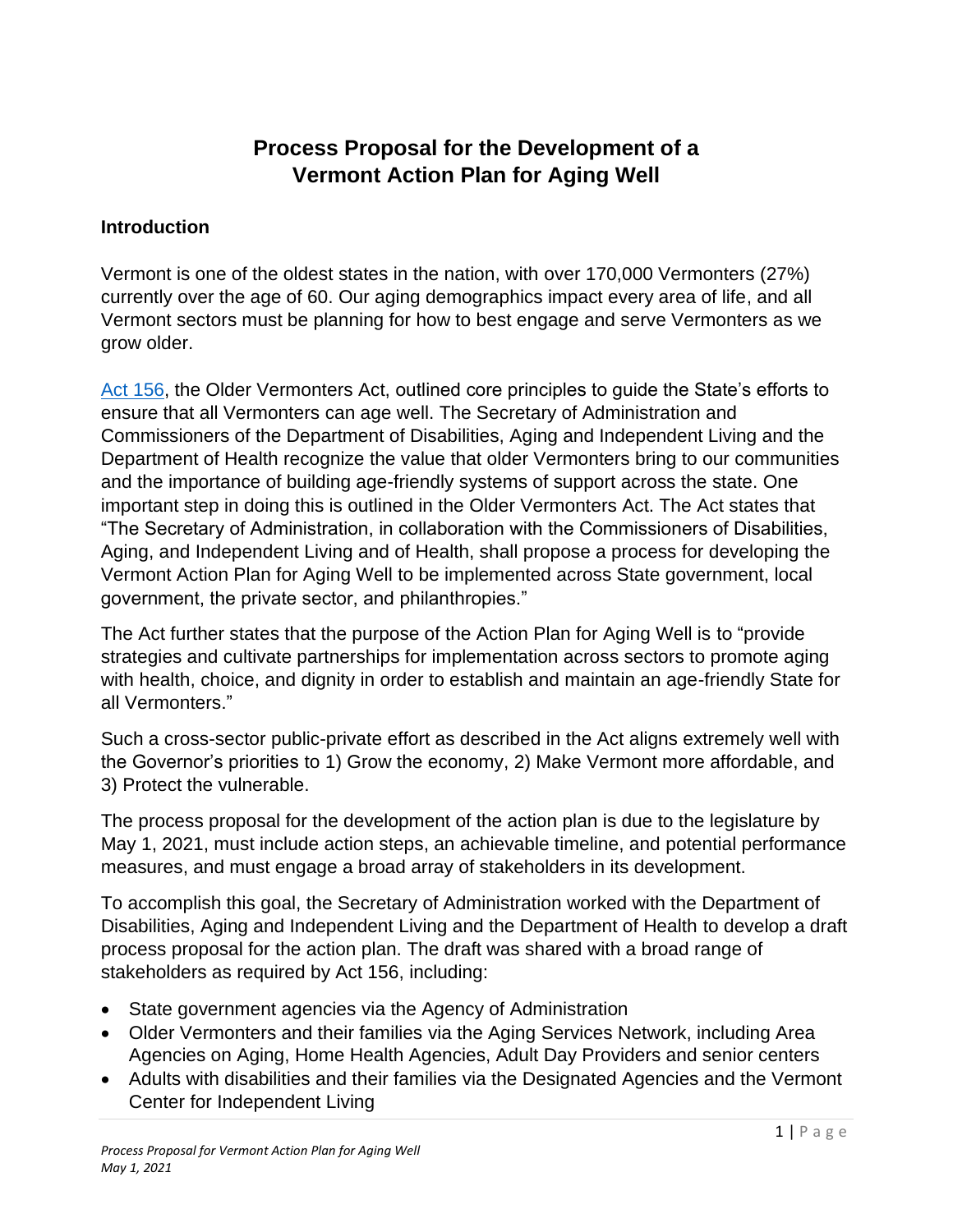- Local government officials via the Vermont League of Cities and Towns
- Health care and other service providers via the Department of Health
- Employers via the Vocational Rehabilitation network of business partners and Associates for Training and Development participating employers
- Community-based organizations via the Area Agencies on Aging
- Foundations via the Vermont Community Foundation's network
- Academic researchers via the University of Vermont Center on Aging

Approximately 13 representatives of interested organizations, associations and sectors participated in a virtual public comment feedback session on February 10, 2021. Written comments were accepted until March 5, and 20 distinct comments were received via email, many from older Vermonters or direct service providers. The process proposal below has been revised to reflect the feedback received from stakeholders.

## **Process Proposal**

The Agency of Administration, Department of Disabilities, Aging and Independent Living and Department of Health are pleased to put forward the process proposal below. The proposal includes the following action steps which will be described in more detail below:

- 1. Research Other States' Processes and Plans and Analyze Resource Needs
- 2. Establish an Advisory Committee
- 3. Conduct a Baseline Assessment
- 4. Develop the Plan
- 5. Disseminate and Promote the Plan
- 6. Implement the Plan and Monitor Progress
- 7. Engage Stakeholders Throughout Process

## **ACTION STEPS**

#### **Research Other States' Processes and Plans and Analyze Resource Needs**

In February 2020 the SCAN Foundation presented to Vermont legislators about the State of California's development of a "Master Plan on Aging," including its purpose and process for development, which in part influenced the language included in Act 156 for the development of such a plan in Vermont. Additional states such as Massachusetts, Colorado, Minnesota, and Texas have also developed master plans.

In 2020 the SCAN Foundation did a review of states' master plans or those in development and identified key elements for a successful plan<sup>1</sup>:

<sup>1</sup> [https://www.thescanfoundation.org/publications/building-a-master-plan-for-aging-key-elements-from-states](https://www.thescanfoundation.org/publications/building-a-master-plan-for-aging-key-elements-from-states-planning-for-an-aging-population/)[planning-for-an-aging-population/](https://www.thescanfoundation.org/publications/building-a-master-plan-for-aging-key-elements-from-states-planning-for-an-aging-population/)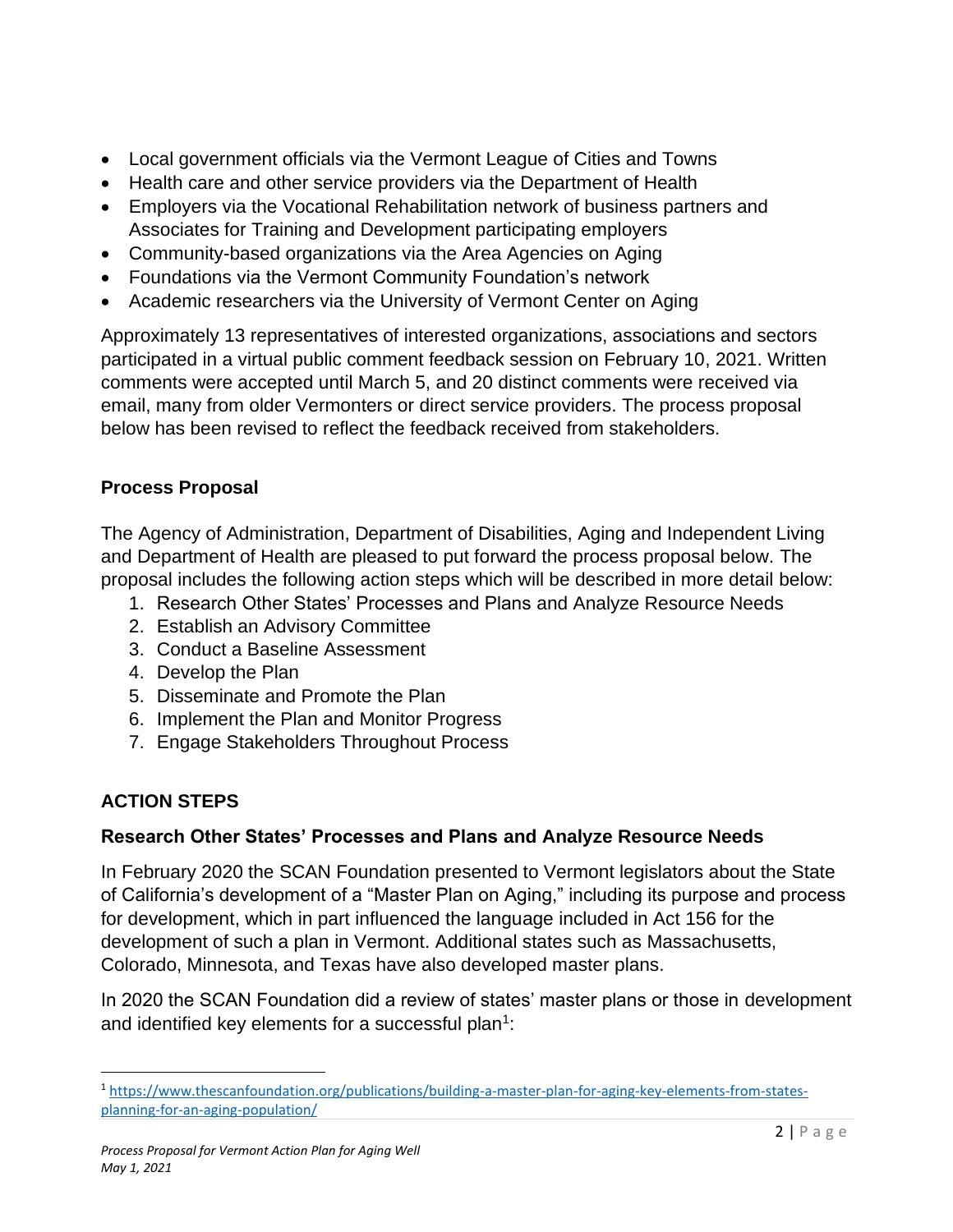- Decisive leadership: Governor and legislators are invested.
- Rational: Priorities are ranked and data driven.
- Comprehensive: Includes services, financing, workforce, caregiver support, housing transportation and more.
- Stakeholder Involvement: consumers, providers and policymakers work together.
- Accountability: Reporting timelines are clear with measurable outcomes.

They also identified cross-cutting themes that impact a successful plan implementation, including intentionally addressing equity at the start, applying and maintaining a personoriented focus, addressing aging across the life span as we all are aging, and developing cross-sector collaborations (i.e., private, public, and independent).

Before Vermont embarks too far into the development of a plan, there may be insights and lessons learned from other states' processes and plans that can inform our work, and so as a first step in the process, state leaders will seek to learn from other states' experiences by reaching out to State Units on Aging in those states named above.

As described above, one element of a successful plan is resource investment. As part of this research effort, other states' leaders will be asked about what resources were needed to develop and implement their plans and if their states invested funds in resources such as staffing. Vermont leaders will do a careful analysis of staff resources used to date and anticipated going forward in order to estimate resource needs for successful plan development, inclusion of health equity and transparent stakeholder engagement.

#### **Establish an Advisory Committee**

With approval to move the process forward, the next step is to establish an Advisory Committee for the Vermont Action Plan for Aging Well to provide guidance and oversight of the development, implementation and monitoring of the plan.

The committee must include representation from a broad range of stakeholders, which may include representatives similar to those identified in Act 172 for the Older Vermonters Act Working Group, such as a representative from: (in alphabetical order)

- AARP
- Area Agencies on Aging
- Businesses/Employers
- Community of Vermont Elders (COVE)
- Designated Agencies
- Government agencies (state and local)
- Healthcare providers
- Home Health Agencies
- Housing providers/SASH
- Long-term care facilities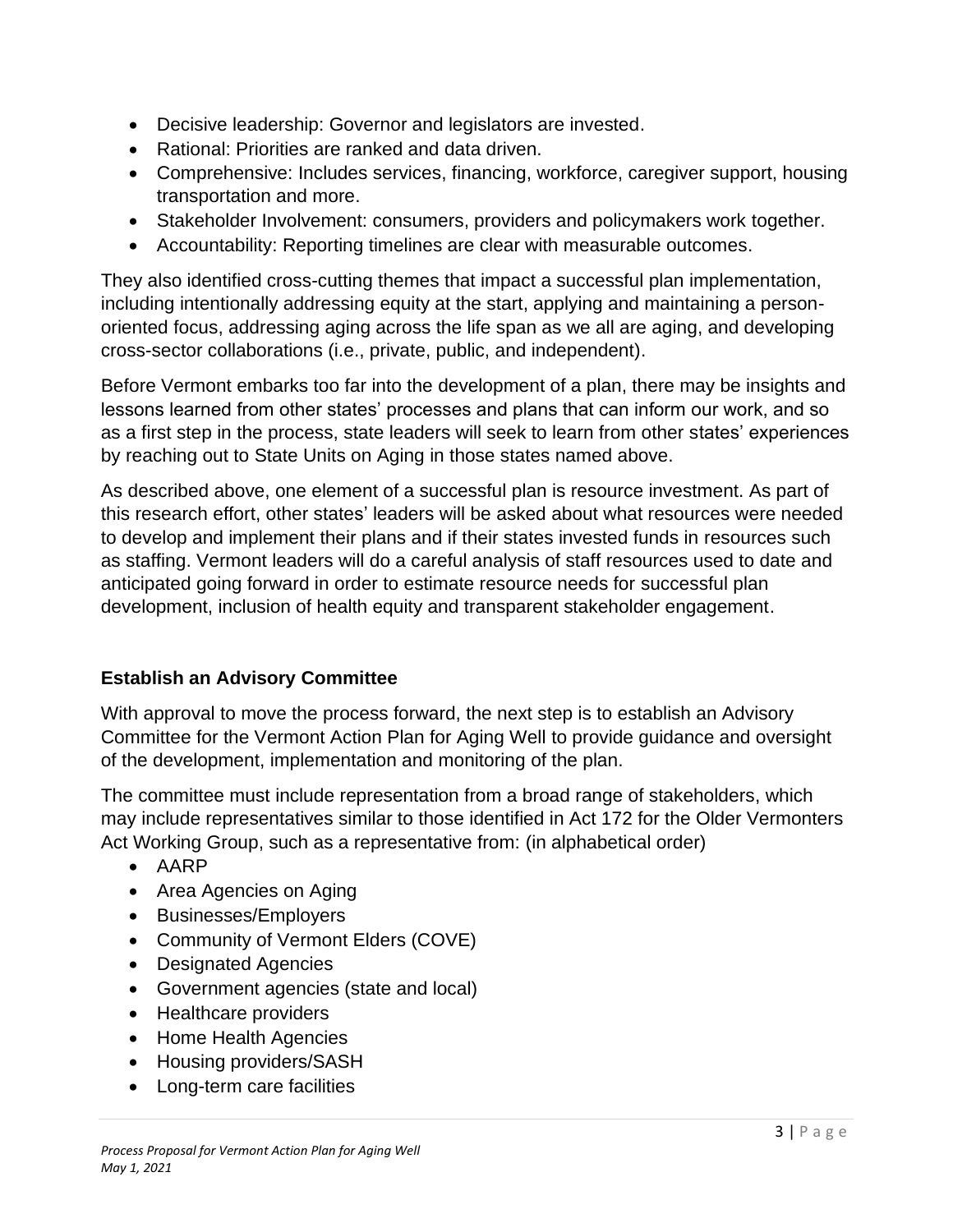- Transit Providers
- Veterans' organization
- Vermont Chamber of Commerce
- Vermont Legal Aid
- University of Vermont Center on Aging

In addition, Vermonters with lived experience, including older Vermonters, older veterans, Vermonters with disabilities, and family caregivers should be members of the Advisory Committee. The committee should also include, at minimum, a representative from the BIPOC (Black, Indigenous, Person of Color) community and/or a person from the New American community.

The process for creating the committee should be clear and transparent for the public.

Best practice from other states' processes indicates that Administration leadership is key to success. It is recommended that the committee be led by the Agency of Administration with support from the Department of Disabilities, Aging and Independent Living and Department of Health and that the committee meet at least quarterly. One task of the committee will be to continually analyze the resource needs for the development and implementation of the plan.

#### **Conduct a Baseline Assessment of Resources and Needs**

Using the Older Vermonters Act Principles to guide areas of focus, which align with the Age-Friendly State "domains of livability,"<sup>2</sup> Vermont will conduct an assessment of current resources and needs of older Vermonters.

The Older Vermonters Act Principles set forth a vision for a Vermont in which our communities thrive because Vermonters of all ages are valued, supported and able to live our best lives. The eight principles below are outlined in detail in Appendix A.

- 1. Self-Determination
- 2. Safety and Protection
- 3. Coordinated and Efficient System of Services
- 4. Financial Security
- 5. Optimal Health and Wellness
- 6. Social Connection and Engagement
- 7. Housing, Transportation and Community Design
- 8. Family Caregiver Support

<sup>2</sup> [https://www.aarp.org/livable-communities/network-age-friendly-communities/info-2016/8-domains-of-livability](https://www.aarp.org/livable-communities/network-age-friendly-communities/info-2016/8-domains-of-livability-introduction.html)[introduction.html](https://www.aarp.org/livable-communities/network-age-friendly-communities/info-2016/8-domains-of-livability-introduction.html)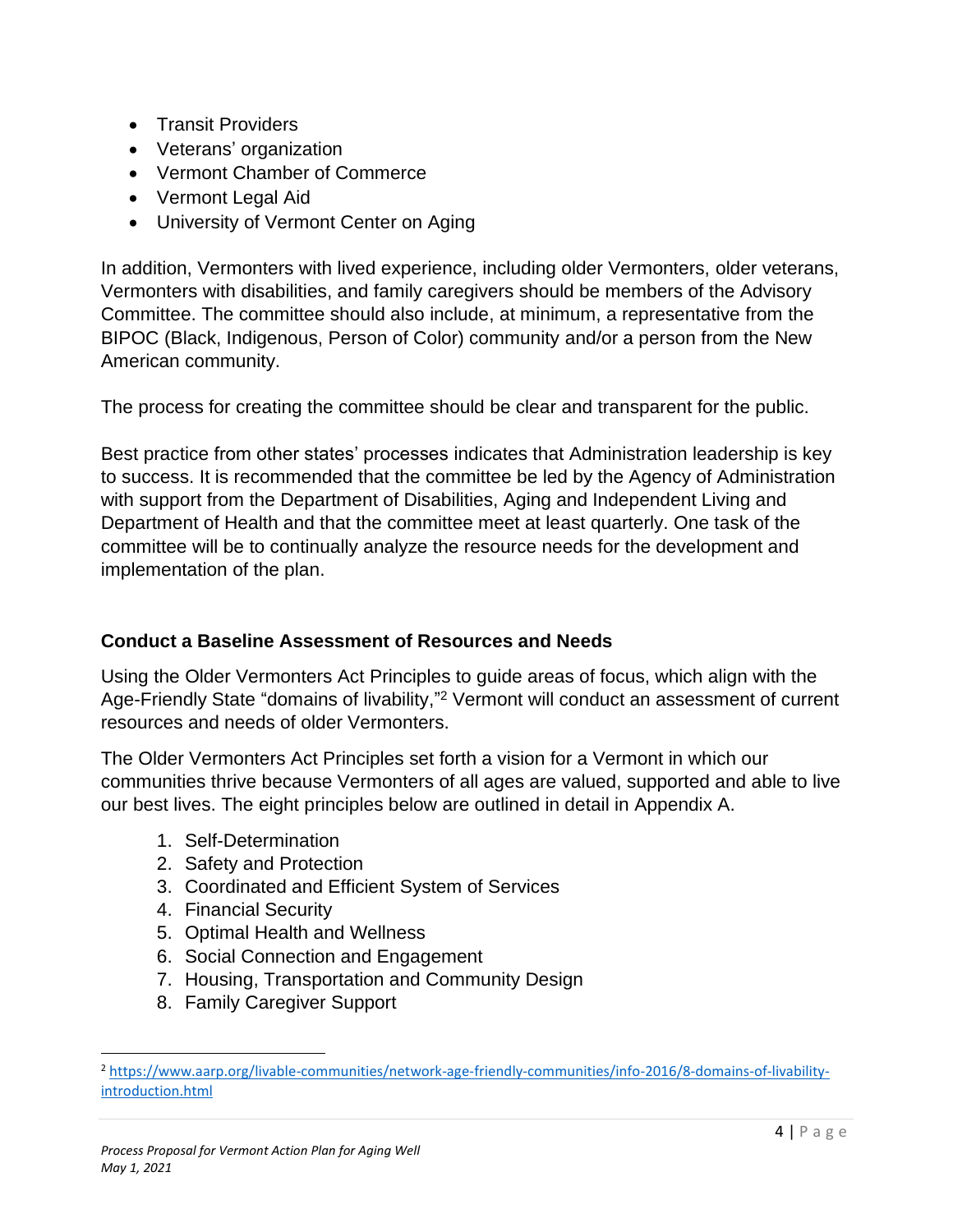The baseline assessment of current resources and needs will use existing research and best available data as much as possible. Additional research or data collection will be conducted if funding is allocated and as resources allow, using best practices in methodology and design, which could include surveys, focus groups, interviews, community forums, etc. and ideally is conducted by an independent contractor. The assessment will note limitations where data is not available.

The assessment must also pay particular attention to equity, with a focus on assessing the resources and needs of historically underrepresented and/or underserved older adults including but not limited to racial and ethnic minorities, Native Americans, New Americans, Limited English Proficient older adults, older adults with developmental, intellectual or physical disabilities and LGBTQ+ older adults, in addition to priority populations identified in the State Health Improvement Plan.

#### **Develop the Action Plan**

Following the assessment, the Advisory Committee will review the results of the assessment and work collaboratively with the State to develop the Vermont Action Plan for Aging Well. The plan must include:

- 1. Goals and objectives related to the eight principles above that address key identified needs and gaps from the assessment. Note that Act 156 requires that the plan specifically address the additional needs and concerns of older Vermonters and their families in the event of a public health crisis, natural disaster, or other widespread emergency situation in this State, and thus, at least one goal or objective must address this requirement.
- 2. Strategies for implementation of the goals/objectives. Strategies to be considered will be those that are most impactful, but also those that will be measurable, achievable and realistic.
- 3. Performance measures, benchmarks and timelines. Performance measures and benchmarks will be developed in categories that align with the Principles outlined above and will be specific to the objectives and strategies developed in the plan, taking into account available data across Vermont. Timelines may vary based on each strategy.
- 4. Per Act 156, a review of the Medicaid reimbursement rates paid to home- and community-based service providers if not already conducted by the State, is also required.

Given the breadth and depth anticipated in the development and implementation of the plan, it is recommended that the timeframe for the plan be approximately 10 years, with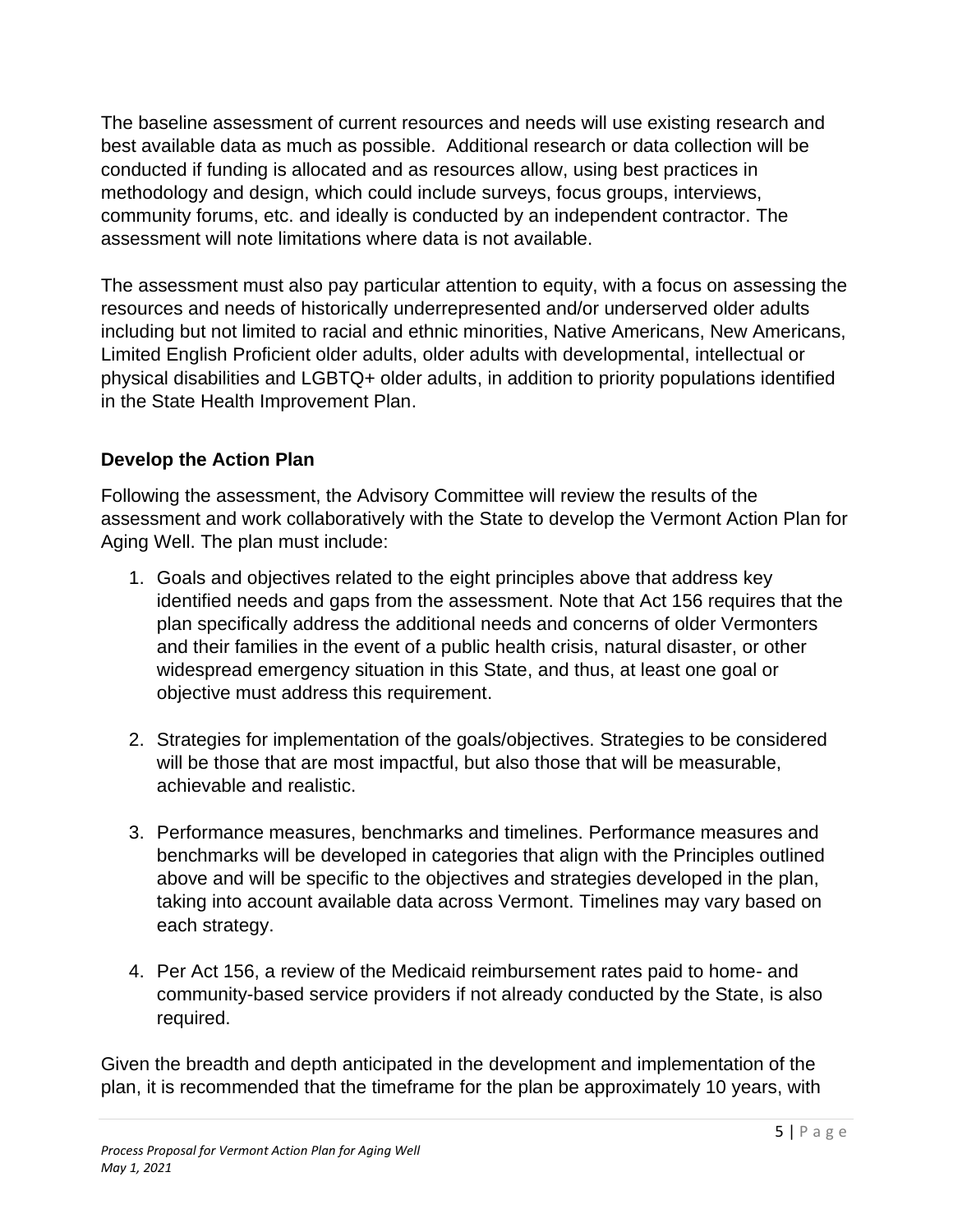opportunity to make content revisions periodically as the plan is monitored for progress. This aligns with best practice identified by the SCAN Foundation.

#### **Disseminate and Promote the Plan**

The Vermont Action Plan for Aging Well can function as an important vehicle in communicating broadly with Vermonters about the State's vision and provide a comprehensive blueprint that connects the efforts across sectors and agencies. Because so many different entities are involved in efforts to include and support older Vermonters, having these efforts connected through this visionary plan will help all Vermonters engage in this conversation more fully.

Once completed, the Agency of Administration in collaboration with the Department of Disabilities, Aging and Independent Living, the Department of Health and the Advisory Committee will develop a dissemination and promotion plan that seeks to raise awareness across Vermont of the Action Plan and this collective effort.

As an example of how another state has begun promoting their Master Plan on Aging, see California's website for its plan: [https://www.engageca.org/.](https://www.engageca.org/) The extent of Vermont's promotion will depend on available resources.

#### **Implement the Plan and Monitor Progress**

Because the Vermont Action Plan for Aging Well will be a broad, visionary plan that will engage multiple sectors, public and private, state and local, implementation will need to be coordinated with leadership provided by the Administration.

As described above, the plan will include performance measures, benchmarks and timelines that will dictate when and how the plan will be monitored.

Key performance measures will be incorporated into the State's Performance Scorecards (exactly where to be determined) to provide for public transparency and accountability.

The Advisory Committee will continue to play an important role in monitoring the progress of the plan and will meet twice a year to review progress and recommend any modifications, including any additional resources needed to continue to make progress.

#### **Engage Stakeholders Throughout Process**

It will be critical to engage stakeholders at many points in the development and implementation of the plan. Act 156 identifies stakeholders for this current process proposal. These same stakeholders will have important feedback for the actual plan. Stakeholders will be engaged during the baseline assessment, during public comment on the draft plan, for help with dissemination and promotion of the finalized plan, and during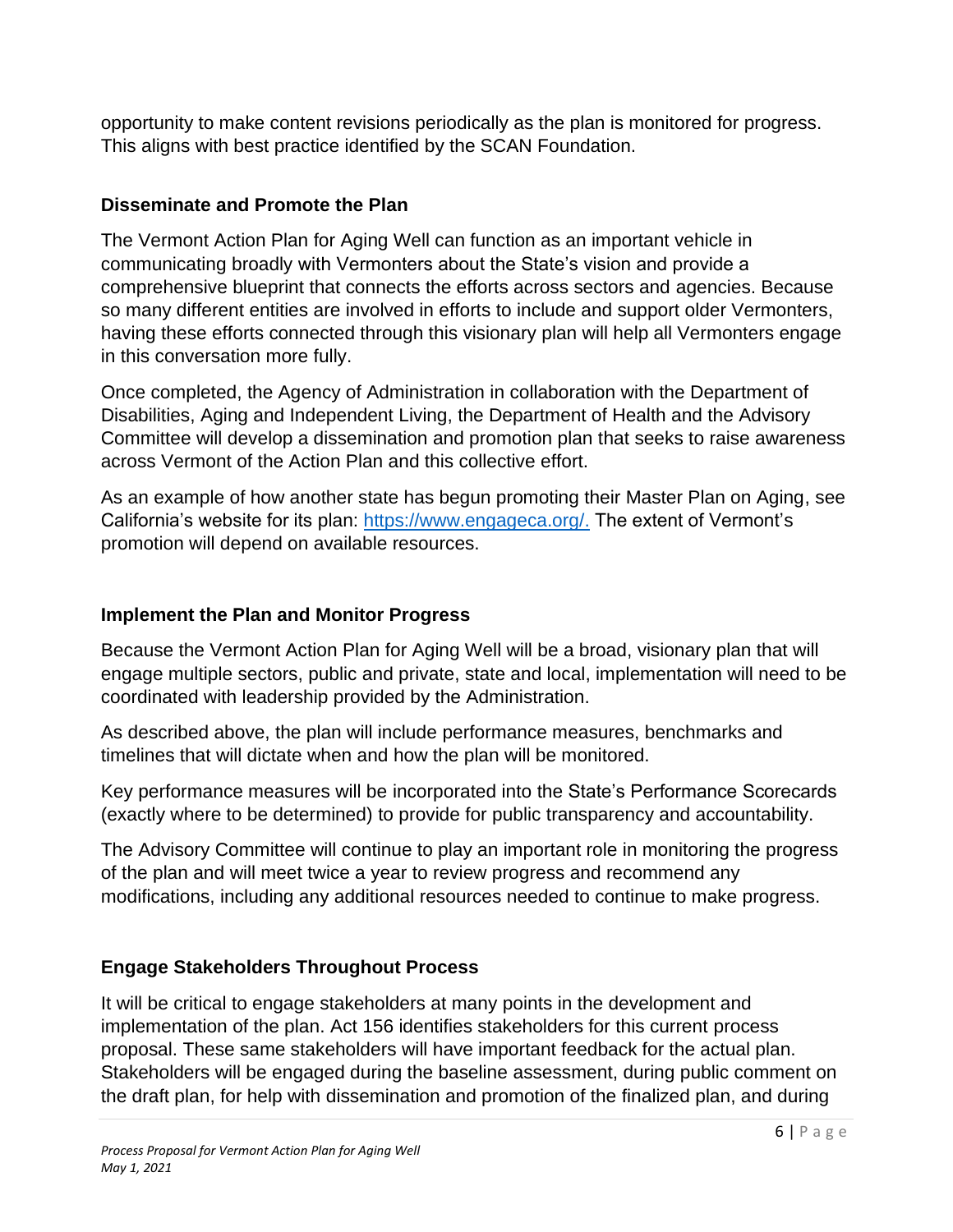the monitoring of the plan's progress. Given the breadth of the plan, engaging a broad array of stakeholders will be ideal, including those engaged via Act 156 for this proposed process:

- State government agencies: Agency of Administration, Agency of Human Services, Agency of Commerce and Community Development, Agency of Transportation, Department of Labor, Department of Public Safety, Attorney General's Office, Vermont Emergency Management, etc.
- Older Vermonters and their families
- Adults with disabilities and their families
- Local government officials, such as town managers, select boards, etc.
- Health care and other service providers
- Employers
- Community-based organizations, including those providing core services to older **Vermonters**
- Foundations
- Academic researchers
- and other interested stakeholders

#### **Timeline for Action Steps**

This process proposal is required to include a timeline for the above action steps. Below is a proposed and estimated timeline:

| <b>Action Step</b>                         | <b>Timeframe</b>              |  |
|--------------------------------------------|-------------------------------|--|
| <b>Approval of Proposed Process</b>        | May - June, 2021              |  |
| Research Other States' Processes and Plans | May - August, 2021            |  |
| and Analyze Resource Needs                 |                               |  |
| <b>Creation of Advisory Committee</b>      | July - August, 2021           |  |
| <b>Conduct Baseline Assessment</b>         | September 2021 - July 2022    |  |
| Develop Action Plan for Aging Well*        | July 2022 - June 2023         |  |
| Disseminate/Promote the Plan               | July 2023 - December 2023     |  |
| Implement the Plan and Monitor Progress    | July 2023 - July 2033         |  |
| <b>Engage Stakeholders</b>                 | <b>Throughout Steps Above</b> |  |

\*Note that the Department of Disabilities, Aging and Independent Living (DAIL) will be drafting the next required State Plan on Aging in 2022. The Vermont Department of Health (VDH) and DAIL will be collaboratively developing a State Plan on Alzheimer's in 2022. In addition, VDH will be preparing for the next State Health Improvement Plan (SHIP) in 2023. Alignment of all the plans where possible will be a key goal.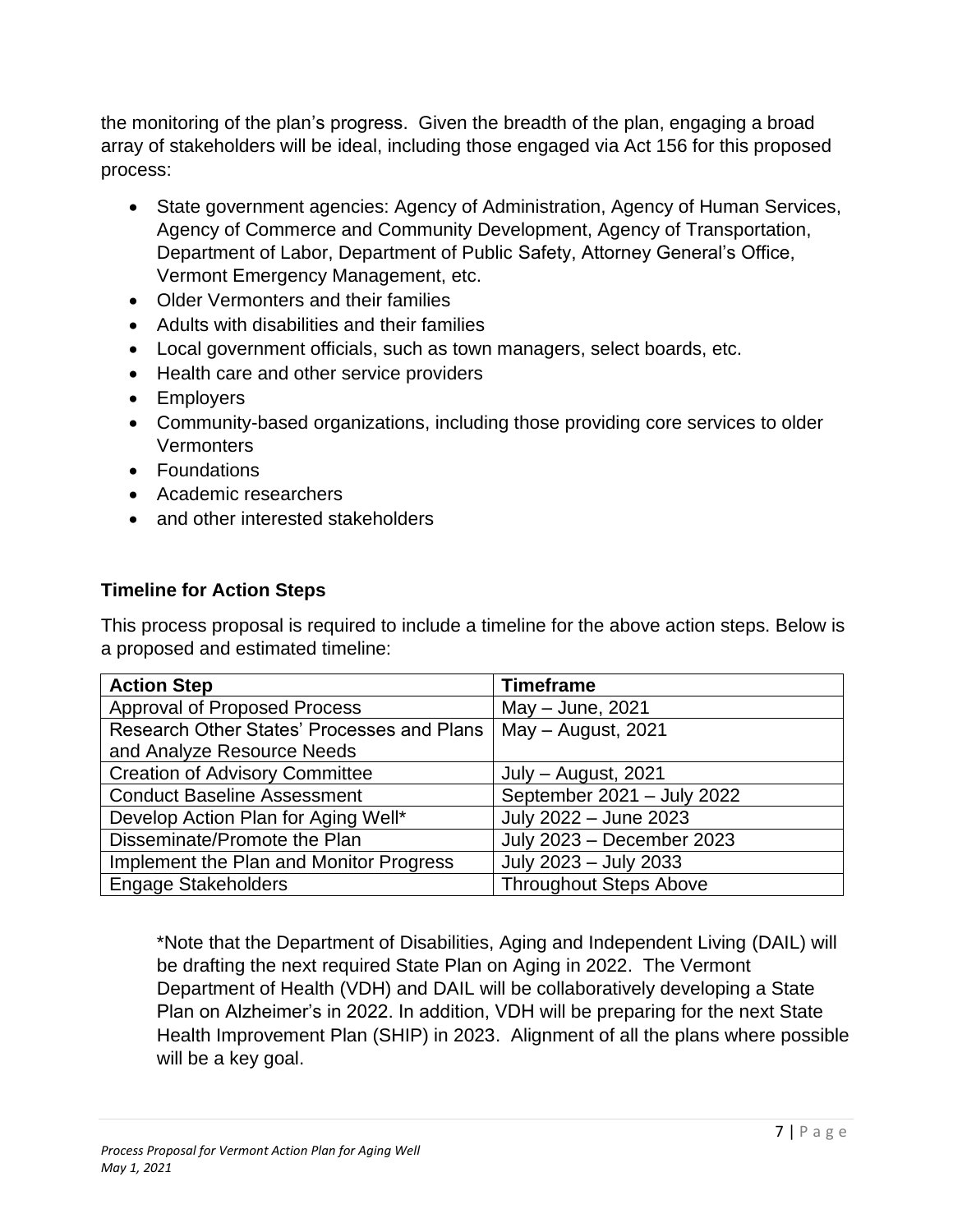#### **Additional Considerations for the Legislature**

The undertaking of the development and implementation of the Vermont Action Plan for Aging Well is a significant body of work added on to the workload of state staff across multiple agencies who have very limited bandwidth for additional work. To ensure the longterm success of this important plan in support of all Vermonters, it is recommended that there be resources allocated within the state budget to manage the development and implementation of the plan. While it is not yet determined exactly what additional resources may be required, and that analysis is built into the above process, it is anticipated that at least one (1) FTE will be needed to successfully complete the development of the plan, its dissemination, and promotion and evaluation of its use.

Act 156 did not outline a specific role for the legislature in the further development of the Action Plan for Aging Well. The legislature may want to consider what role it would like to play going forward with the plan.